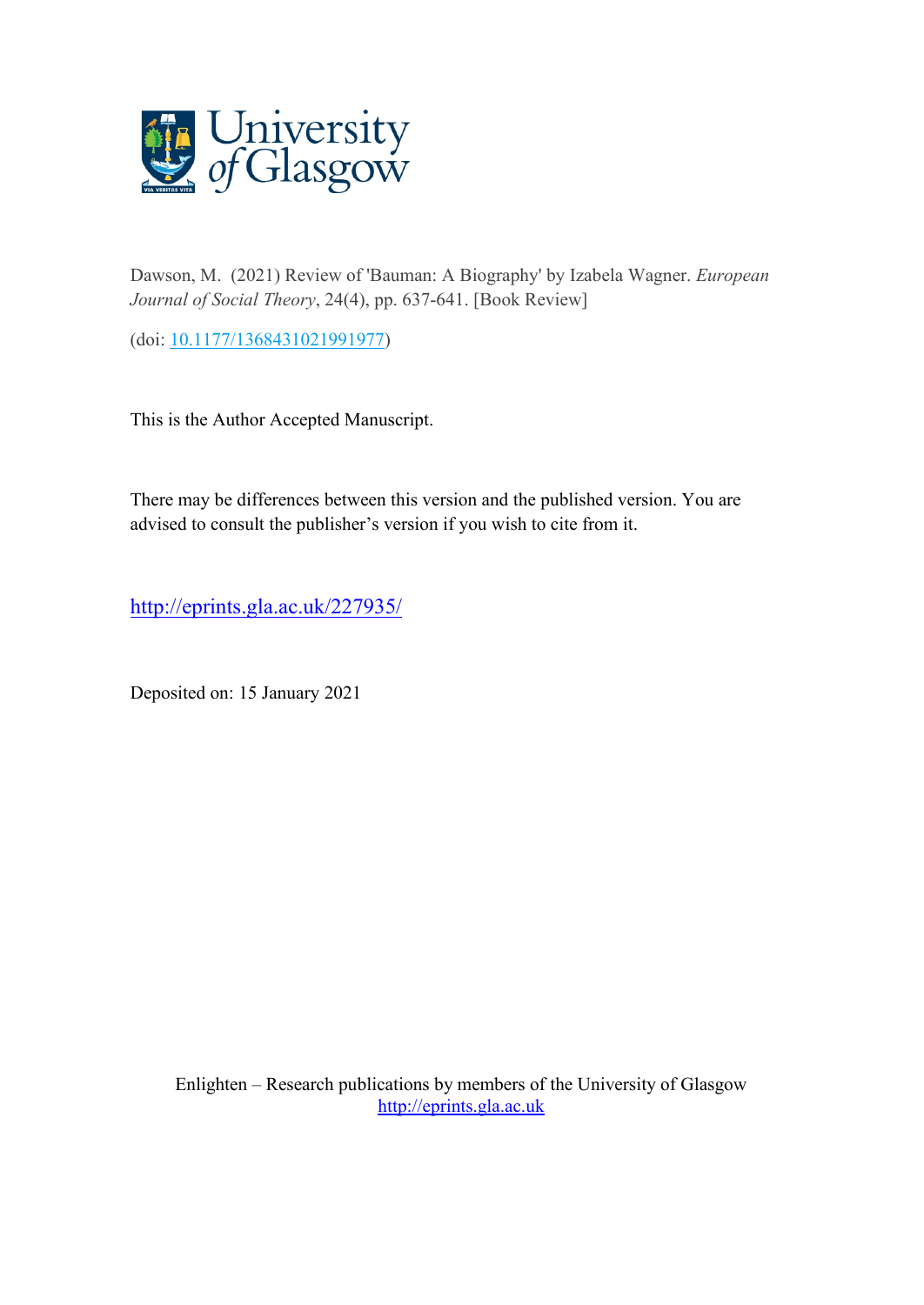Izabela Wagner, *Bauman: A Biography*. Cambridge: Polity Press, 2020. 510 pp. £25. ISBN 9781509526864 (hbk)

In some of his later work, Zygmunt Bauman invoked notions of 'fate', arguing that the use of this term in common language was, in effect, a stand-in for the sociological concept of 'structure', with its tendency to make some outcomes more likely than others (Bauman 2008). For Bauman, when we narrate our biography we will perhaps inevitably reach for such a notion to explain outcomes which seem specially chosen for us. Reading Wagner's excellent biography of Bauman, I found myself considering fate, in both the Baumanian and the lay sense. For example, do we owe it to fate that Bauman, recommencing his studies in post-war Poland, had initially wanted to return to the study of maths and physics, but upon discovering he had to take an entrance exam which clashed with his military work, ended up doing sociology instead (p. 143)? Was he indeed fated to be a sociologist and, as one of the chapter titles of this book has it, become a 'global thinker'? What role did fate have to play in the fact that in 1970, as Bauman is working unhappily in Israel, the then Vice Chancellor of Leeds University, Lord Boyle, expressed concern at a lack of Marxists in the social sciences departments, leading to the head-hunting of not just Bauman but his friend Ralph Miliband (p. 318)? What might have happened had Bauman not gone to Leeds or been looking for a job at a time when VCs did not seek the recruitment of Marxists? Or, more significantly for Wagner's biography, what of the fate of a Polish Jew born at the time of Bauman? Could those two attributes, or being Polish and Jewish, ever sit alongside each other peacefully? It is this final question which provides the key orientation point of Wagner's study of Bauman and, in attempting to answer it, Wagner provokes new insights into Bauman's work.

Bauman lived a long and, especially in his later years, incredibly productive life, which makes choices of what to cover in a biography difficult. Wagner has made two key choices here. Firstly, there is no significant discussion of Bauman's work in this text. Books and research interests are mentioned, but such mentions are brief and used to explain or extend the discussions of Bauman's life. The second is that Wagner focuses heavily on Bauman's life before his arrival in the UK – this does not occur until page 314. Both of these are inspired choices. Bauman's early life has been largely unexplored in the English-language literature to date, partly due to Bauman himself. Bar some brief late career reflections Bauman would offer a similar response to the one he offers Wagner when they first meet, that his life was typical and not particularly interesting (p. 3). He was only half-right. Following the tradition of Everett Hughes, Wagner sees Bauman's innately interesting life as narrated by conflicts of status, with his status as Jewish often, against Bauman's wishes, becoming his 'master status'. In this sense, Bauman's fate was a similar, perhaps even typical, one to many Polish Jews of his era, though with particular, dare we say interesting, elements.

Chapters 1-11 cover, in a chronological format, Bauman's life in Poland. Here Wagner relies heavily on an unpublished autobiographical sketch from Bauman as well as, in the later period, Janina Bauman's, Zygmunt's first wife, book (Bauman, J. 1988) on their Polish life together. She combines these with interviews and a scrupulous use of the Polish archives. The clash of Bauman's status – of being Polish and Jewish – shapes his life from the start; as Wagner notes, the local papers of Poznan on the day of Bauman's birth discuss how the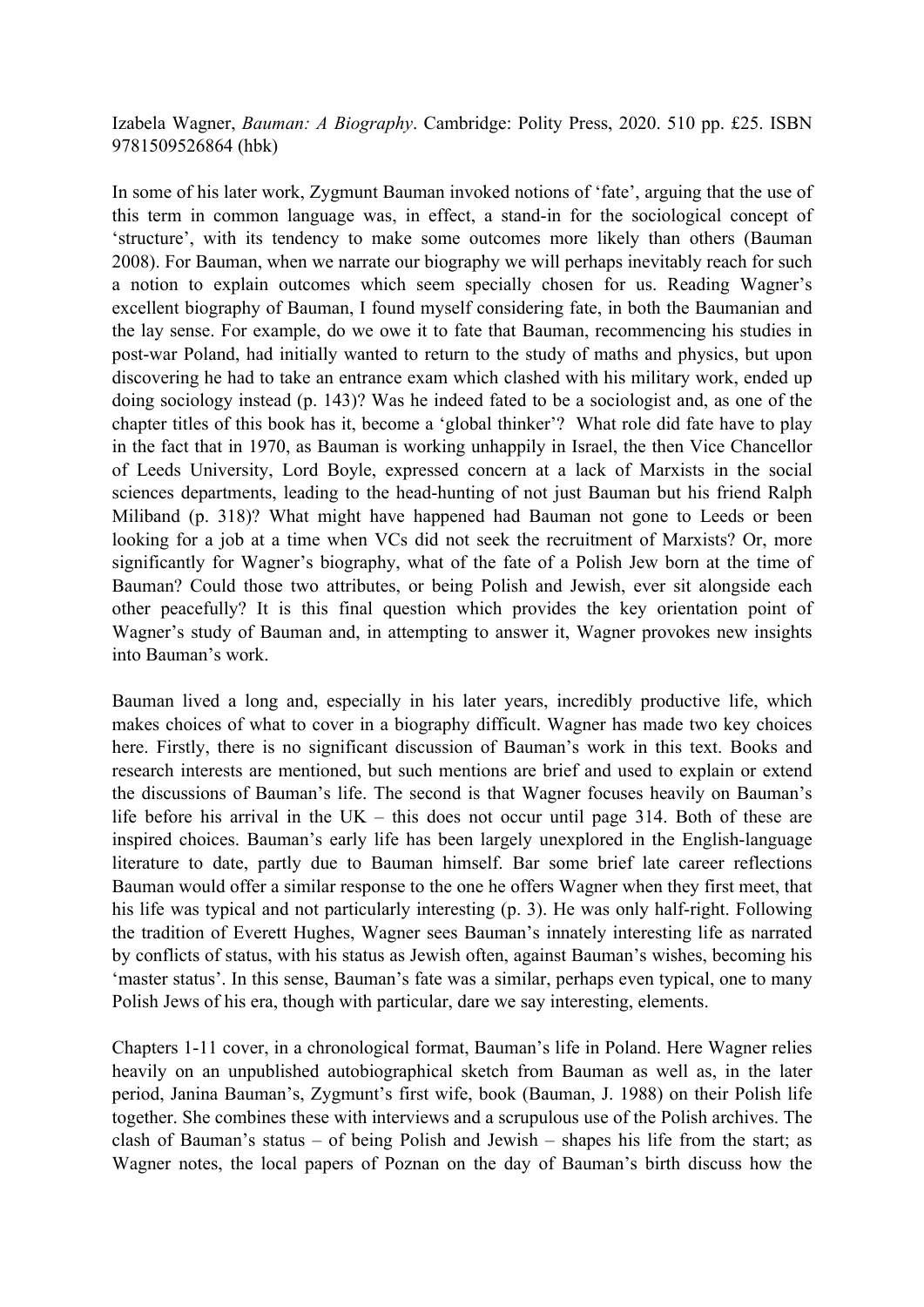advancement of Poland depends on 'closing rank' against the Jews (p. 7). Bauman is born to broadly petit-bourgeois parents, his father, the son of a shopkeeper, is fated for the same life. Unfortunately, he is exceptionally unskilled at it and having lost his money Bauman's dad attempts suicide by jumping into the river. He is fished out by scouts – the local papers speak of how a *Jew* attempted suicide only to be saved by *Polish* scouts (p. 17). This clash continues into his schooling, Zygmunt, the only Jew in his school, is bullied mercilessly. Wagner tells the story of a young boy unable to sleep before checking outside the door to ensure there are no bullies in wait and who, upon falling asleep, will have nightmares about those same bullies. Despite this he succeeds, being one of the few Jews to gain entry to the *gymnasium*. There he is subject to the new segregation rules which require Jews to stand at the back of the classroom on a 'ghetto bench', while the 'Poles' sit. He is still top of the class or would be if a Jew was allowed to get the highest marks.

Chapter 3 traces the story of the Baumans' fleeing from Poland with the arrival of the Nazis, a journey with a number of incredible serendipitous escapes from the advancing troops (that question of fate returns once more). Settling initially in Belarus and later in Russia as the troops advance Bauman discovers a new life. Whether this is at the school he attends, and excels at, or his brief period working at a railroad factory he experiences a new world free of racism and rich in comradely solidarity. It is here that his embrace of communism begins. He is eager to become a soldier upon turning 18 and volunteers for the Polish Red Army.

His time in the Army sets up what will become the most controversial part of Bauman's life. During the war, he quickly becomes a Political Officer, charged with giving talks to his troops and the citizens of reconquered town on the glories of the future Soviet Poland. Upon victory, Bauman's unit is chosen to become the Internal Security Corps (the KBW in Polish) of the new state. Here, in Chapter 5, Wagner discuss Bauman's three years as an informant for the security police, the selective leaking of which did immeasurable harm to Bauman's reputation in Poland and elsewhere. Through a careful examination of the evidence in the archives Wagner provides a largely convincing exoneration of Bauman, arguing that his signing up as an informant was impossible to avoid in his case and upon doing so, he provided information only when pressured and which even his handlers admit amounted to nothing but political gossip. His time as an informant comes to an end by the wishes of the KBW since he is so useless to them.

The first signs of the re-emergence of Bauman's clashing status and eventual fate occur in 1953 where on the day of the 'discovery' of the Doctor's Plot, Bauman is summarily dismissed from the army. The pretext is his dad's visit to the Israeli embassy to enquire about migration but clearly resentment from comrades at a Jew's rise to the rank of Major at the age 25 played a significant role. From here, Bauman moves to academia and Chapters 8-9 trace his rapid rise in the sophisticated internationalisation Polish sociological field at this point. Bauman becomes associated with the work of Julian Hochfeld and develops a name as a 'revisionist'. Partly due to this, he becomes an object of state surveillance, being monitored as early as 1959 – with 'Zionism' listed as the explanation – and with full-time surveillance by 1962 (p. 230). Bauman, to his credit, continues to publish his 'revisionist' views and supports colleagues and students experiencing the worsening political situation. Things reach their peak in 1968 where, with antisemitism adopted as an official policy, Bauman resigns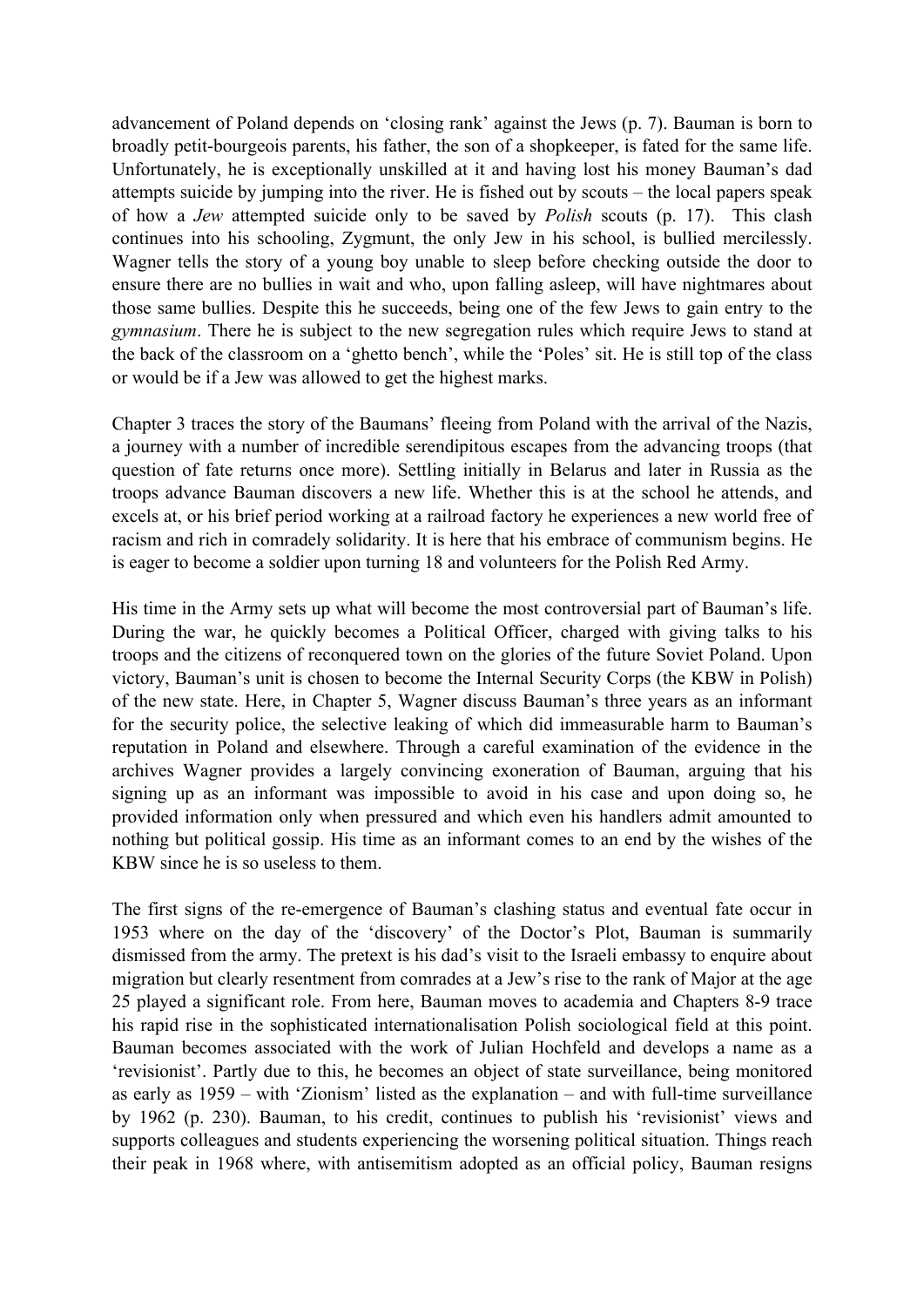from the party and quickly becomes a public hate figure with his name, which, as Wagner notes, was conveniently Jewish, being spat out by the Polish leader of the day, Gomulka, as a traitor. The Baumans resolve to leave and, following the illegal requirement by the Polish state to give up their citizenship, they become exiles.

Chapter 12 traces Bauman's first home after exile, Israel. Here he finds the sociology, dominated by the functionalism of Eisenstadt and with a strong link to the Labour Party, unwelcoming. He also feels alienated from the emerging forms of Israeli nationalism making a move inevitable. From this point, the book covers Bauman's remaining years via a mix of thematic and chronological topics. Chapter 13 discusses his arrival in Britain, his being a head of department and his approach to PhD supervision. Chapter 14 focuses on his way of working. Here Wagner has some important points about the nature of theoretical work, arguing against, in Bauman's words, the notion of the theorist as an 'old wolf' who 'works alone' (p. 335) and instead highlighting the many connections and collaborations Bauman was part of. Finally, Chapter 15 discusses Bauman's marriage to Janina, his immense grief at her passing and his second marriage to Aleksandra Jasińska-Kania. This chapter also traces the return of Bauman as an object of antisemitism in Poland. Following the selective publication of the accusations concerning Bauman's time in the KBW in 2006 he faces increasing resentment during his trips back to Poland. A renew of his doctorate is denied in 2007, a lecture is interrupted by Neo-Nazis in 2012 and in both 2013 and 2014 Bauman, now a man approaching 90, is approached in the street by hooligans and harassed. He vows never to return to Poland. Wagner ends with a Conclusion where she highlights once again this conflict of status and an Appendix where she discusses how she worked on the book.

It is rare that one says of an academic book that it is a page-turner, but this book is such a case. Partly, this is due to Bauman's life, which, despite his protestations, was incredibly interesting, but it is also due to Wagner. She brings these events to life not just through her prose, but her skilful deployment of archival resources to enrich this story (for example, the incredibly detailed and sociologically sophisticated reports of Bauman's lectures from the agents monitoring him and looking for material). As already mentioned, it is not a text where one will gain understanding of Bauman's work, but for anyone interested in the history of communist Poland, Polish sociology, intellectual careers or the fate of East European Jews, it is a valuable contribution.

What though, of its value for understanding Bauman's work? I would suggest there are three key things we can learn about his work from this book. Firstly, there has in recent years been an emerging debate on Bauman's 'whiteness' and how this imbibes his sociology with problematic, Eurocentric views. This claim of Bauman's whiteness was difficult to sustain before publication of this book and should be rejected outright now. This is where Wagner's focus, and her deployment of Hughes' concept of master status, is so valuable. We see a lifelong conflict between Bauman's claims of being a Pole and a Jew. Wagner ends on somewhat of an optimistic note, saying Bauman was able in some ways to craft a new master status, that of being 'Zygmunt Bauman', however the story that comes over here was one in which Bauman's master status was, in most cases, decided for him. To imagine such a person as assigned in some clear and unproblematic way to a dominant, white, racial grouping, is a fundamental misunderstanding not just of his life, but also of the history of Jews in Europe.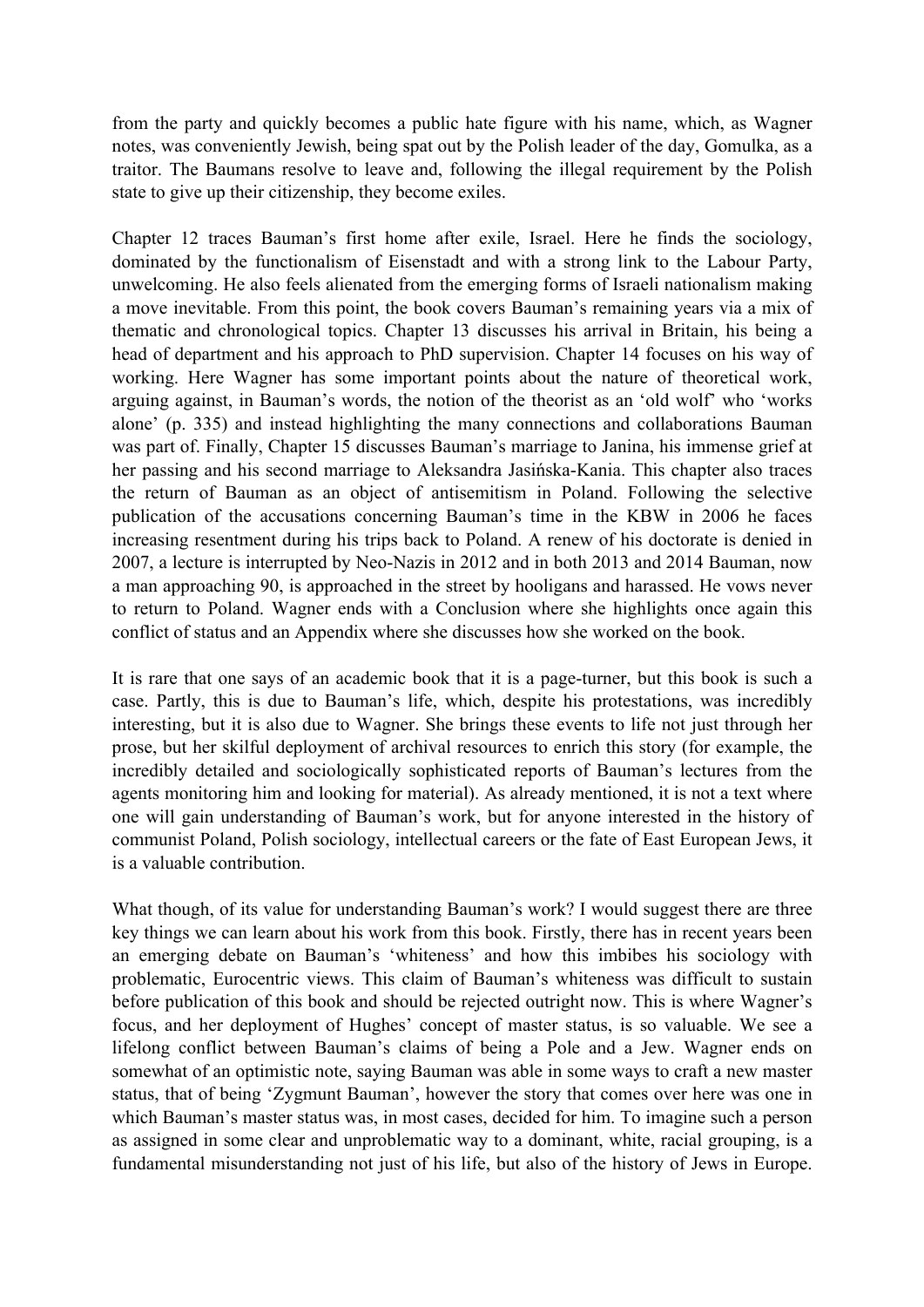This links to the second point, much of the understanding of Bauman's work and reception has focused on the period after 1972 and, in so doing, has reflected the position of his primary interpreters in either Western Europe or Australia. This book encourages us to reckon with the period before this as of central importance in how Bauman is seen and in which he forges his sociological outlook.

The final lesson from this book returns us to Wagner's discussion of Bauman's collaborations in working. She discusses the role of editors, peers in conversations and publishing houses in helping create that body of knowledge and style of writing we attach to 'Zygmunt Bauman'. One person comes out as the most significant collaborator, Janina Bauman. While Janina's debt has been acknowledged, most notably by Zygmunt himself, in inspiring Bauman to write *Modernity and the Holocaust*, Wagner goes even further here, seeing Janina's memoir of the Holocaust, *Winter in the Morning* (Bauman, J. 1986) as the ethnographic 'thick description' which acts as a companion piece to Zygmunt's theorising in creating a joint contribution (pp. 349-51). Beyond this, Janina was Bauman's first reader, editor and (sometime) translator. As Wagner correctly highlights, this role is central to any academic. Wagner writes in her appendix of how, not being a 'Baumanist' but rather being a fan of Janina's books, she had originally known of Zygmunt as 'Janina Bauman's husband' (p. 403). I suspect this outsider status helped her develop this point concerning Janina's significance.

As I read this book, I couldn't help but think that while Wagner often cites Zygmunt's bravery during his time in Poland she herself has taken up quite a brave task. As already mentioned, Bauman's position in the KBW remains a live political issue in Poland – in 2016 a picture of him was burned by a far-right group campaigning for Poland's exit from the EU (p. 394). In this context her discussion of Bauman's time in the KBW and claim that 'In short, there is nothing in the available documents that indicates Zygmunt Bauman was a communist criminal' (p. 132) while convincing to this reader, is likely to face considerable contestation, and not just in Poland, by those not willing to be convinced any different. We owe her a debt for doing this work in spite of such a possibility.

In ending, I would like to draw a link between this book and another. In 1991 Jaff Schatz published a book entitled *The Generation: The Rise and Fall of the Jewish Communists of Poland*. Discussing a cohort slightly older than Bauman, it traced a similar story of a generation who turned to communism in the hope of creating a new Poland, free from the racism they experienced, but who hopes were eventually dashed. Bauman (1990:175) wrote an early review of the book and praised it as an 'exceptional achievement' which with its 'intricate weaving of biography and history' chimed with his vision of sociological hermeneutics which eventually led him to consider the questions of fate which come through so strongly in this text. Bauman (1990:175) argued the great virtue of Schatz's book lay in keeping 'the sociological ear pressed close to the ground where history is made'. I would suggest the same virtue can be found in Wagner's excellent study.

## Bibliography

Bauman, J. (1986) *Winter in the Morning: A Young Girl's Life in the Warsaw Ghetto and Beyond.* London: Virago Press.